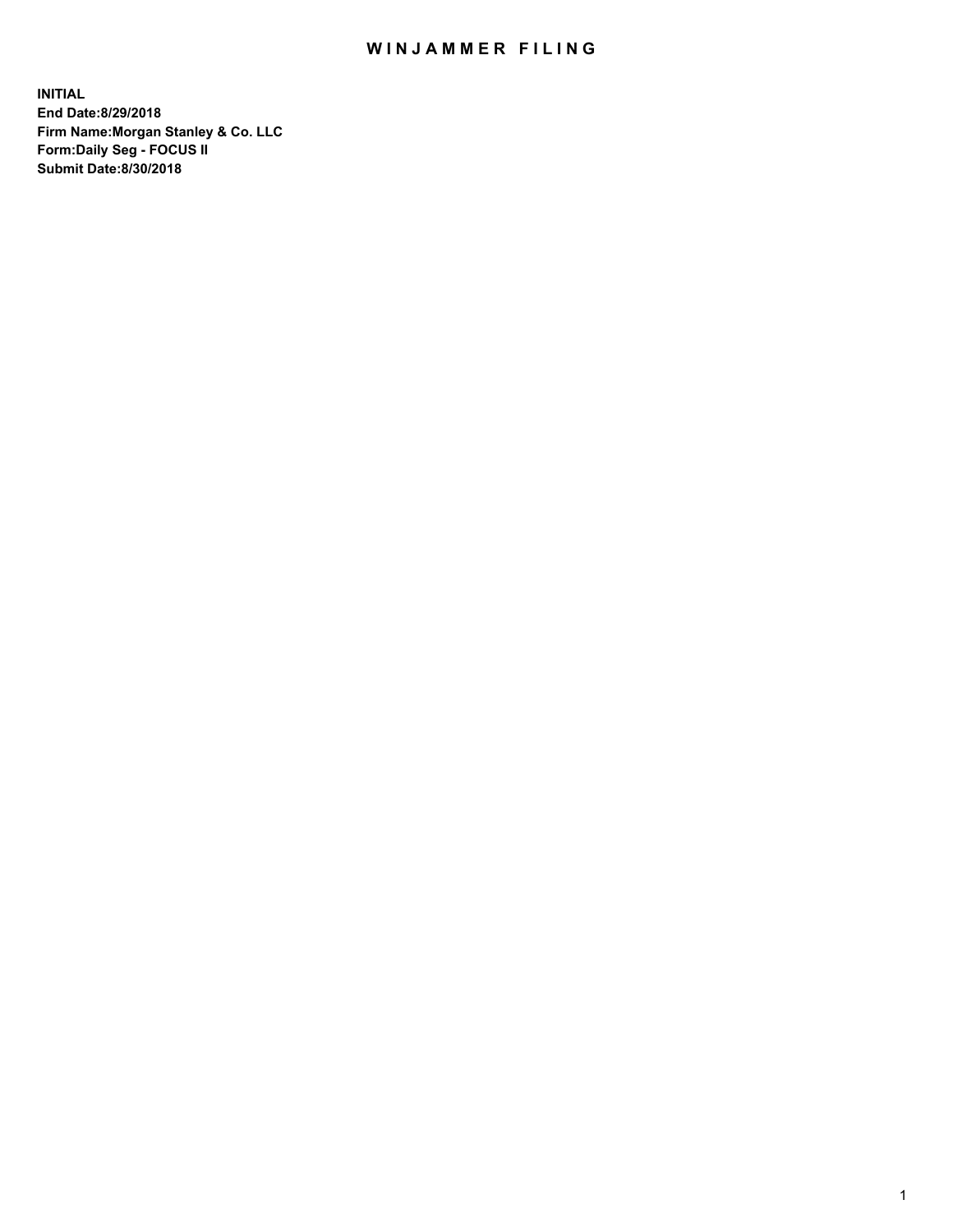**INITIAL End Date:8/29/2018 Firm Name:Morgan Stanley & Co. LLC Form:Daily Seg - FOCUS II Submit Date:8/30/2018 Daily Segregation - Cover Page**

| Name of Company                                                                   | Morgan Stanley & Co. LLC     |
|-----------------------------------------------------------------------------------|------------------------------|
| <b>Contact Name</b>                                                               | <b>Ikram Shah</b>            |
| <b>Contact Phone Number</b>                                                       | 212-276-0963                 |
| <b>Contact Email Address</b>                                                      | Ikram.shah@morganstanley.com |
| FCM's Customer Segregated Funds Residual Interest Target (choose one):            |                              |
| a. Minimum dollar amount: ; or                                                    | 280,000,000                  |
| b. Minimum percentage of customer segregated funds required:% ; or                | <u>0</u>                     |
| c. Dollar amount range between: and; or                                           | <u>0 0</u>                   |
| d. Percentage range of customer segregated funds required between: % and %.       | 0 Q                          |
| FCM's Customer Secured Amount Funds Residual Interest Target (choose one):        |                              |
| a. Minimum dollar amount: ; or                                                    | 140,000,000                  |
| b. Minimum percentage of customer secured funds required:%; or                    | <u>0</u>                     |
| c. Dollar amount range between: and; or                                           | 0 <sub>0</sub>               |
| d. Percentage range of customer secured funds required between:% and%.            | 0 <sub>0</sub>               |
| FCM's Cleared Swaps Customer Collateral Residual Interest Target (choose one):    |                              |
| a. Minimum dollar amount: ; or                                                    | 92,000,000                   |
| b. Minimum percentage of cleared swaps customer collateral required:% ; or        | <u>0</u>                     |
| c. Dollar amount range between: and; or                                           | 0 Q                          |
| d. Percentage range of cleared swaps customer collateral required between:% and%. | 00                           |

Attach supporting documents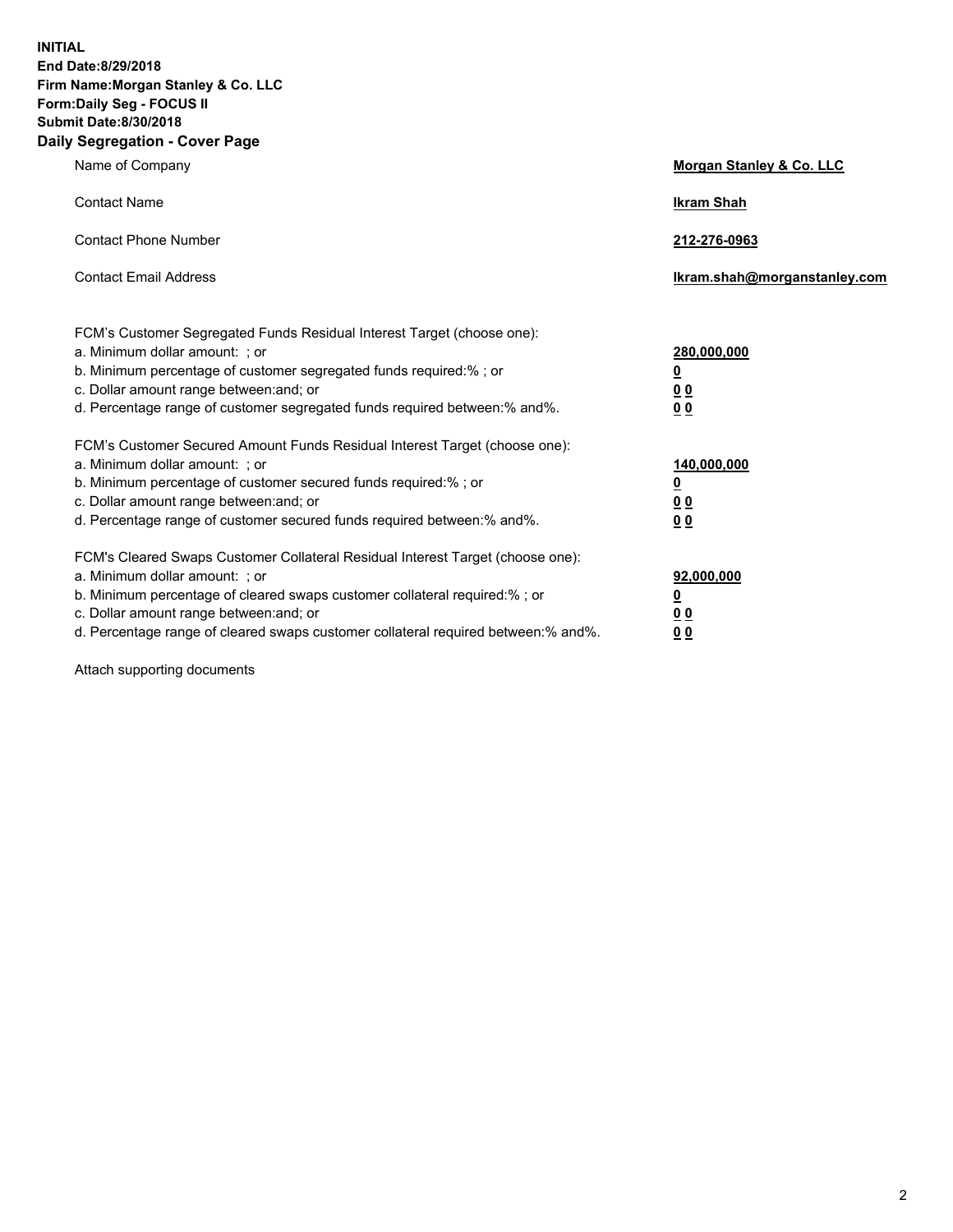## **INITIAL End Date:8/29/2018 Firm Name:Morgan Stanley & Co. LLC Form:Daily Seg - FOCUS II Submit Date:8/30/2018**

## **Daily Segregation - Secured Amounts**

|    | Foreign Futures and Foreign Options Secured Amounts                                         |                              |
|----|---------------------------------------------------------------------------------------------|------------------------------|
|    | Amount required to be set aside pursuant to law, rule or regulation of a foreign            | $0$ [7305]                   |
|    | government or a rule of a self-regulatory organization authorized thereunder                |                              |
| 1. | Net ledger balance - Foreign Futures and Foreign Option Trading - All Customers             |                              |
|    | A. Cash                                                                                     | 3,235,184,044 [7315]         |
|    | B. Securities (at market)                                                                   | 2,339,582,062 [7317]         |
| 2. | Net unrealized profit (loss) in open futures contracts traded on a foreign board of trade   | <u>-111,487,039</u> [7325]   |
| 3. | Exchange traded options                                                                     |                              |
|    | a. Market value of open option contracts purchased on a foreign board of trade              | 33,555,746 [7335]            |
|    | b. Market value of open contracts granted (sold) on a foreign board of trade                | $-27,712,088$ [7337]         |
| 4. | Net equity (deficit) (add lines 1.2. and 3.)                                                | 5,469,122,725 [7345]         |
| 5. | Account liquidating to a deficit and account with a debit balances - gross amount           | 190,871,015 [7351]           |
|    | Less: amount offset by customer owned securities                                            | 190, 163, 461 [7352]         |
| 6. | Amount required to be set aside as the secured amount - Net Liquidating Equity              | 5,469,830,279 [7355]         |
|    | Method (add lines 4 and 5)                                                                  |                              |
| 7. | Greater of amount required to be set aside pursuant to foreign jurisdiction (above) or line | 5,469,830,279 [7360]         |
|    | 6.                                                                                          |                              |
|    | FUNDS DEPOSITED IN SEPARATE REGULATION 30.7 ACCOUNTS                                        |                              |
| 1. | Cash in banks                                                                               |                              |
|    | A. Banks located in the United States                                                       | 596,540,327 [7500]           |
|    | B. Other banks qualified under Regulation 30.7                                              | 669,670,897 [7520] 1         |
|    |                                                                                             | [7530]                       |
| 2. | Securities                                                                                  |                              |
|    | A. In safekeeping with banks located in the United States                                   | 65,391,098 [7540]            |
|    | B. In safekeeping with other banks qualified under Regulation 30.7                          | 0 [7560] 65,391,098 [        |
| 3. | Equities with registered futures commission merchants                                       |                              |
|    | A. Cash                                                                                     | 6,078,195 [7580]             |
|    | <b>B.</b> Securities                                                                        | $0$ [7590]                   |
|    | C. Unrealized gain (loss) on open futures contracts                                         | 1,648,444 [7600]             |
|    | D. Value of long option contracts                                                           | $0$ [7610]                   |
|    | E. Value of short option contracts                                                          | 0 [7615] 7,726,639 [7        |
| 4. | Amounts held by clearing organizations of foreign boards of trade                           |                              |
|    | A. Cash                                                                                     | $0$ [7640]                   |
|    | <b>B.</b> Securities                                                                        | $0$ [7650]                   |
|    | C. Amount due to (from) clearing organization - daily variation                             | $0$ [7660]                   |
|    | D. Value of long option contracts                                                           | $0$ [7670]                   |
|    | E. Value of short option contracts                                                          | 0 [7675] 0 [7680]            |
| 5. | Amounts held by members of foreign boards of trade                                          |                              |
|    | A. Cash                                                                                     | 2,153,785,320 [7700]         |
|    | <b>B.</b> Securities                                                                        | 2,274,190,964 [7710]         |
|    | C. Unrealized gain (loss) on open futures contracts                                         | -113,135,483 [7720]          |
|    | D. Value of long option contracts                                                           | 33,555,746 [7730]            |
|    | E. Value of short option contracts                                                          | <u>-27,712,088</u> [7735] 4, |
|    |                                                                                             | $[7740]$                     |
| 6. | Amounts with other depositories designated by a foreign board of trade                      | $0$ [7760]                   |
| 7. | Segregated funds on hand                                                                    | $0$ [7765]                   |
| 8. | Total funds in separate section 30.7 accounts                                               | 5,660,013,420 [7770]         |
| 9. | Excess (deficiency) Set Aside for Secured Amount (subtract line 7 Secured Statement         | 190,183,141 [7380]           |
|    | Page 1 from Line 8)                                                                         |                              |
|    |                                                                                             |                              |

- 10. Management Target Amount for Excess funds in separate section 30.7 accounts **140,000,000** [7780]
- 11. Excess (deficiency) funds in separate 30.7 accounts over (under) Management Target **50,183,141** [7785]

**82,062** [7317] 2. Net unrealized profits in open futures traditions and the set of the *17,039* [7325] <u>0.088</u> [7337] **22,725** [7345] Less: amount offset by customer owned securities **-190,163,461** [7352] **707,554** [7354] **5,469,830,279** [7355] **5,469,830,279** [7360]

**0,327** [7500] B. Other banks qualified under Regulation 30.7 **669,670,897** [7520] **1,266,211,224**

B. **65,391,098** [7570]

E. Value of short option contracts **0** [7615] **7,726,639** [7620]

 A. Cash **2,153,785,320** [7700] **90,964** [7710] **0. 13. Unrealized gain (loss)** stated game for the set of the set of the set of the set of the set of the set o E. Value of short option contracts **-27,712,088** [7735] **4,320,684,459** 8. 13,420 [7770] **190,183,141** [7380]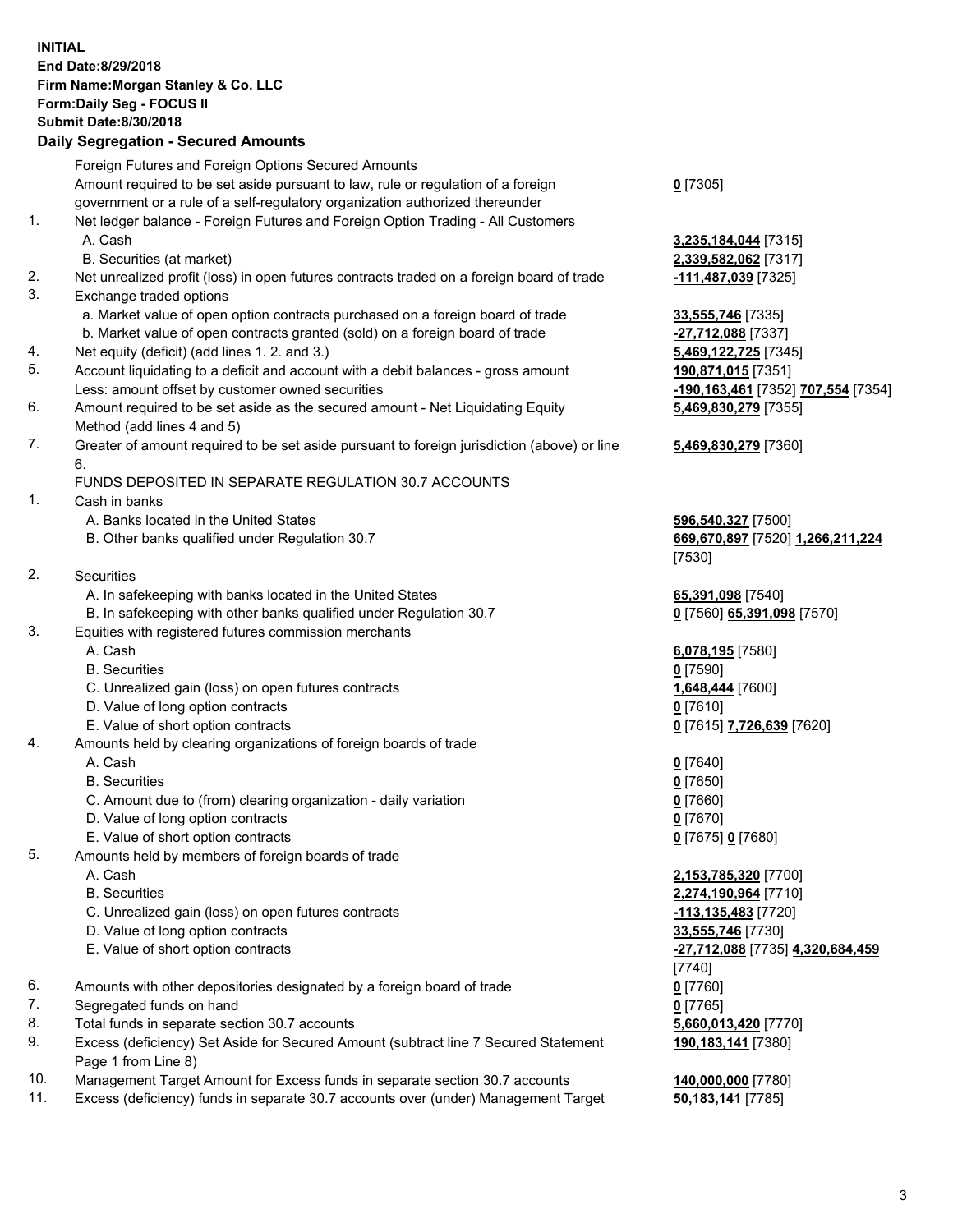|                | <b>INITIAL</b>                                                                                                                      |                                          |
|----------------|-------------------------------------------------------------------------------------------------------------------------------------|------------------------------------------|
|                | End Date: 8/29/2018                                                                                                                 |                                          |
|                | Firm Name: Morgan Stanley & Co. LLC                                                                                                 |                                          |
|                | Form: Daily Seg - FOCUS II                                                                                                          |                                          |
|                | <b>Submit Date: 8/30/2018</b>                                                                                                       |                                          |
|                | Daily Segregation - Segregation Statement                                                                                           |                                          |
|                | SEGREGATION REQUIREMENTS(Section 4d(2) of the CEAct)                                                                                |                                          |
| 1 <sub>1</sub> | Net ledger balance                                                                                                                  |                                          |
|                | A. Cash                                                                                                                             | 10,828,915,771 [7010]                    |
|                | B. Securities (at market)                                                                                                           | 5,782,218,081 [7020]                     |
| 2.             | Net unrealized profit (loss) in open futures contracts traded on a contract market                                                  | 367,392,362 [7030]                       |
| 3.             | Exchange traded options                                                                                                             |                                          |
|                | A. Add market value of open option contracts purchased on a contract market                                                         | 385,689,455 [7032]                       |
|                | B. Deduct market value of open option contracts granted (sold) on a contract market                                                 | -440,954,790 [7033]                      |
| 4.             | Net equity (deficit) (add lines 1, 2 and 3)                                                                                         | 16,923,260,879 [7040]                    |
| 5.             | Accounts liquidating to a deficit and accounts with                                                                                 |                                          |
|                | debit balances - gross amount                                                                                                       | 227,387,776 [7045]                       |
|                | Less: amount offset by customer securities                                                                                          | -227,073,566 [7047] 314,210 [7050]       |
| 6.             | Amount required to be segregated (add lines 4 and 5)                                                                                | 16,923,575,089 [7060]                    |
|                | FUNDS IN SEGREGATED ACCOUNTS                                                                                                        |                                          |
| 7.             | Deposited in segregated funds bank accounts                                                                                         |                                          |
|                | A. Cash                                                                                                                             | 5,156,611,722 [7070]                     |
|                | B. Securities representing investments of customers' funds (at market)                                                              | $0$ [7080]                               |
|                | C. Securities held for particular customers or option customers in lieu of cash (at                                                 | 504,513,043 [7090]                       |
|                | market)                                                                                                                             |                                          |
| 8.             | Margins on deposit with derivatives clearing organizations of contract markets                                                      |                                          |
|                | A. Cash                                                                                                                             | 6,224,510,904 [7100]                     |
|                | B. Securities representing investments of customers' funds (at market)                                                              | $0$ [7110]                               |
|                | C. Securities held for particular customers or option customers in lieu of cash (at                                                 | 5,277,705,038 [7120]                     |
|                | market)                                                                                                                             |                                          |
| 9.             | Net settlement from (to) derivatives clearing organizations of contract markets                                                     | 137,981,186 [7130]                       |
| 10.            | Exchange traded options                                                                                                             |                                          |
|                | A. Value of open long option contracts                                                                                              | 385,689,455 [7132]                       |
|                | B. Value of open short option contracts                                                                                             | 440,954,790 [7133]                       |
| 11.            | Net equities with other FCMs                                                                                                        |                                          |
|                | A. Net liquidating equity                                                                                                           | 9,889,960 [7140]                         |
|                | B. Securities representing investments of customers' funds (at market)                                                              | $0$ [7160]                               |
|                | C. Securities held for particular customers or option customers in lieu of cash (at                                                 | $0$ [7170]                               |
|                | market)                                                                                                                             |                                          |
| 12.            | Segregated funds on hand                                                                                                            | $0$ [7150]                               |
| 13.            | Total amount in segregation (add lines 7 through 12)                                                                                | 17,255,946,518 [7180]                    |
| 14.<br>15.     | Excess (deficiency) funds in segregation (subtract line 6 from line 13)<br>Management Target Amount for Excess funds in segregation | 332,371,429 [7190]<br>280,000,000 [7194] |
| 16.            | Excess (deficiency) funds in segregation over (under) Management Target Amount                                                      |                                          |
|                |                                                                                                                                     | 52,371,429 [7198]                        |

Excess